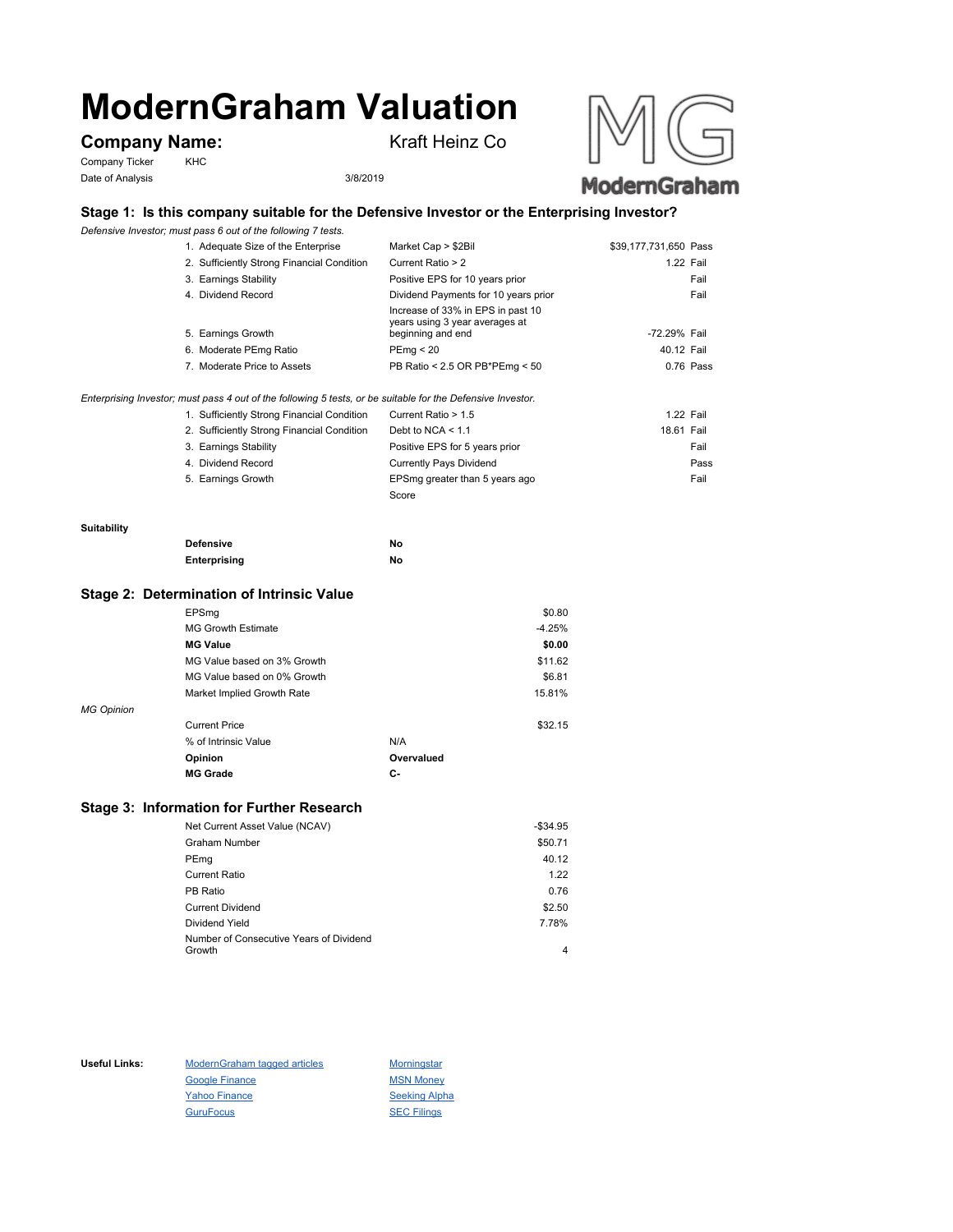| <b>EPS History</b> |          | <b>EPSmg History</b>                 |                   |
|--------------------|----------|--------------------------------------|-------------------|
| Next Fiscal Year   |          |                                      |                   |
| Estimate           |          | \$2.69 Next Fiscal Year Estimate     | \$0.80            |
| Dec2018            | $-$8.39$ | Dec2018                              | \$0.22            |
| Dec2017            | \$8.95   | Dec2017                              | \$4.20            |
| Dec2016            | \$2.81   | Dec2016                              | \$1.98            |
| Dec2015            | $-$0.34$ | Dec2015                              | \$1.82            |
| Dec2014            | \$1.74   | Dec2014                              | \$3.13            |
| Dec2013            | \$4.51   | Dec2013                              | \$3.63            |
| Dec2012            | \$2.75   | Dec2012                              | \$2.91            |
| Dec2011            | \$3.00   | Dec2011                              | \$2.59            |
| Dec2010            | \$5.98   | Dec2010                              | \$1.99            |
| Dec2009            | \$0.00   | Dec2009                              | \$0.00            |
| Dec2008            | \$0.00   | Dec2008                              | \$0.00            |
| Dec2007            | \$0.00   | Dec2007                              | \$0.00            |
| Dec2006            | \$0.00   | Dec2006                              | \$0.00            |
| Dec2005            | \$0.00   | Dec2005                              | \$0.00            |
| Dec2004            | \$0.00   | Dec2004                              | \$0.00            |
| Dec2003            | \$0.00   | Dec2003                              | \$0.00            |
| Dec2002            |          | \$0.00 Balance Sheet Information     | 12/1/2018         |
| Dec2001            |          | \$0.00 Total Current Assets          | \$9,091,000,000   |
| Dec2000            |          | \$0.00 Total Current Liabilities     | \$7,432,000,000   |
| Dec1999            |          | \$0.00 Long-Term Debt                | \$30,873,000,000  |
|                    |          | <b>Total Assets</b>                  | \$103,627,000,000 |
|                    |          | Intangible Assets                    | \$85,986,000,000  |
|                    |          | <b>Total Liabilities</b>             | \$51,724,000,000  |
|                    |          | Sharee Outetanding (Diluted Average) | 1.220.000.000     |